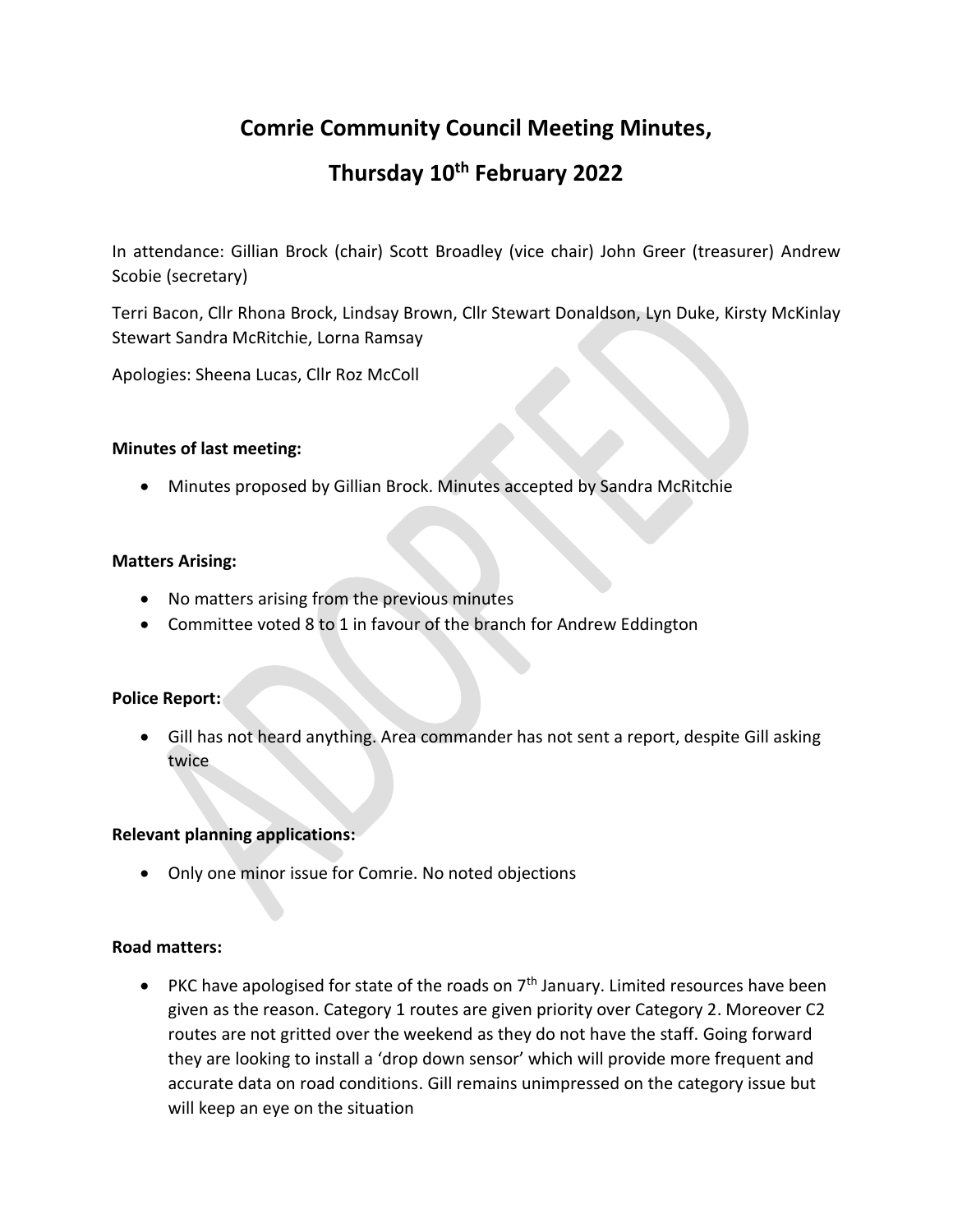- Cross in Dalginross a puffin crossing is to be stalled as it is more appropriate than a zebra, as it is more suitable to those with visual impairments. An inspector is coming to assess Dalginross and select the best location
- Inspectors will also assess possible sites on Dalginross for 'speed cushions'
- A bend on the B827 Braco to Comrie Road is causing concern. Residents proposed that warning signs be installed on approach to the bend
- The B827 was raised again, this time regarding cars crashing near Middleton Farm, and also the poor drainage on the road. PKC have replied, better signage being proposed again. On 27<sup>th</sup> January the drains were checked and appear to be functioning. They noted that as part of the system, the water does run over the road
- Scott is concerned about the aforementioned in the winter as it freezes
- Daryl at PKC is the named road safety officer at PKC and will be who we liaise with
- There is concern that Strowan Road is still being used a 'rat run' to avoid speed bumps in Dalginross. Gill has asked about the possibility of installing speedbumps on Strowan Road and disabled parking. Still waiting for a response.
- Scott noted that his neighbours have asked him about possibly installing speed bumps in Dundas Street. Gill is still in talks with PKC.
- The Green Bridge coming into Comrie has been repaired
- Gill is still waiting for BEAR and Transport Scotland to visit Comrie for an onsite meeting
- Stewart Donaldson has written to Transport Scotland about the culvert at Glasdale, and is waiting to hear back. Work was supposed to occur in this financial year but nothing has happened

# **Treasurer's Report:**

- CCC voted 8 to 1 in favour of a £200 donation towards the bench for Andrew Eadington. Gill required to abstain as she was administering the donation. This money has been paid
- John Greer shared the up to date report before the meeting. The accounts have been submitted. There is very little change from the previous
- Working progress to change signatories
- Christine Grant is keen to get this sorted promptly. John will get this sorted

#### **Secretary's relevant correspondence and updates:**

• This has been Andrew's first proper 'term' as secretary for the CCC. Transition has been relatively smooth. Officers at the council have my contact details and have been corresponding with me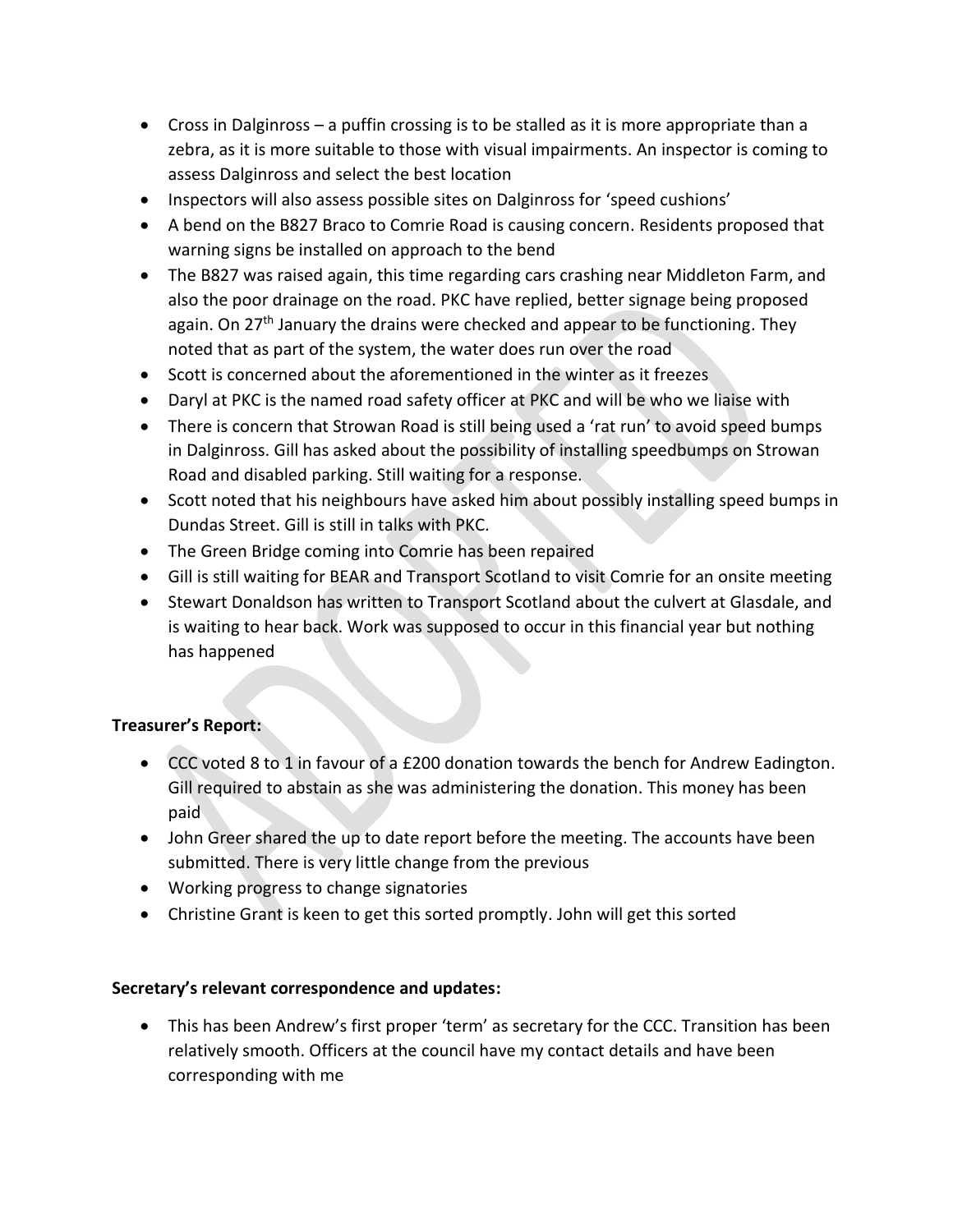- Representatives from forestry agents at Fordie has come through to Andrew. He has shared this with the CCC
- Andrew is still unsure of a few things though. Gill reminded him that he can ask for help if needed

# **Twinning:**

- The twinning committee now have a bank account
- Scott will collect money from Gill
- Over £2000 raised from the same of the calendars

# **Legion Park:**

- Gairns has priced up bush removal. Terri is waiting to hear back. Jimmy Denholm is going to do the drawings pro-bono. £300 from the Post Office Calendar sales. £580 from Crieff Round Table. Currently sitting at £14000. Once JD has provided the plans they can apply for higher funding
- Sandra received a thick catalogue today with playground equipment, etc. Sandra will share this with Terri
- Terri is looking to incorporate another path into the design. JD is aware of this
- Cllr Brock is chasing up Callum. She still has to hear back from him
- Meeting to be organised with flood team. Cllr Brock noted that this has been delayed for the time being
- CC applying for funding from a charity run by Peter Vardy
- Sandra has been in correspondence with a Julian who is involved at Fordie. He hopes to invite the CCC up there to show us what they are doing. The company he represents may be interested in local investment. Sandra urged us to act quickly as other groups will be competing for funding. Gill stressed that the park must remain a priority as it is unacceptable in its current state

# **Shakey Bridge:**

- Sheena provided a report on the issue before the meeting
- Work will not be completed by March 2022. Ringfenced funding to be carried forward into new financial year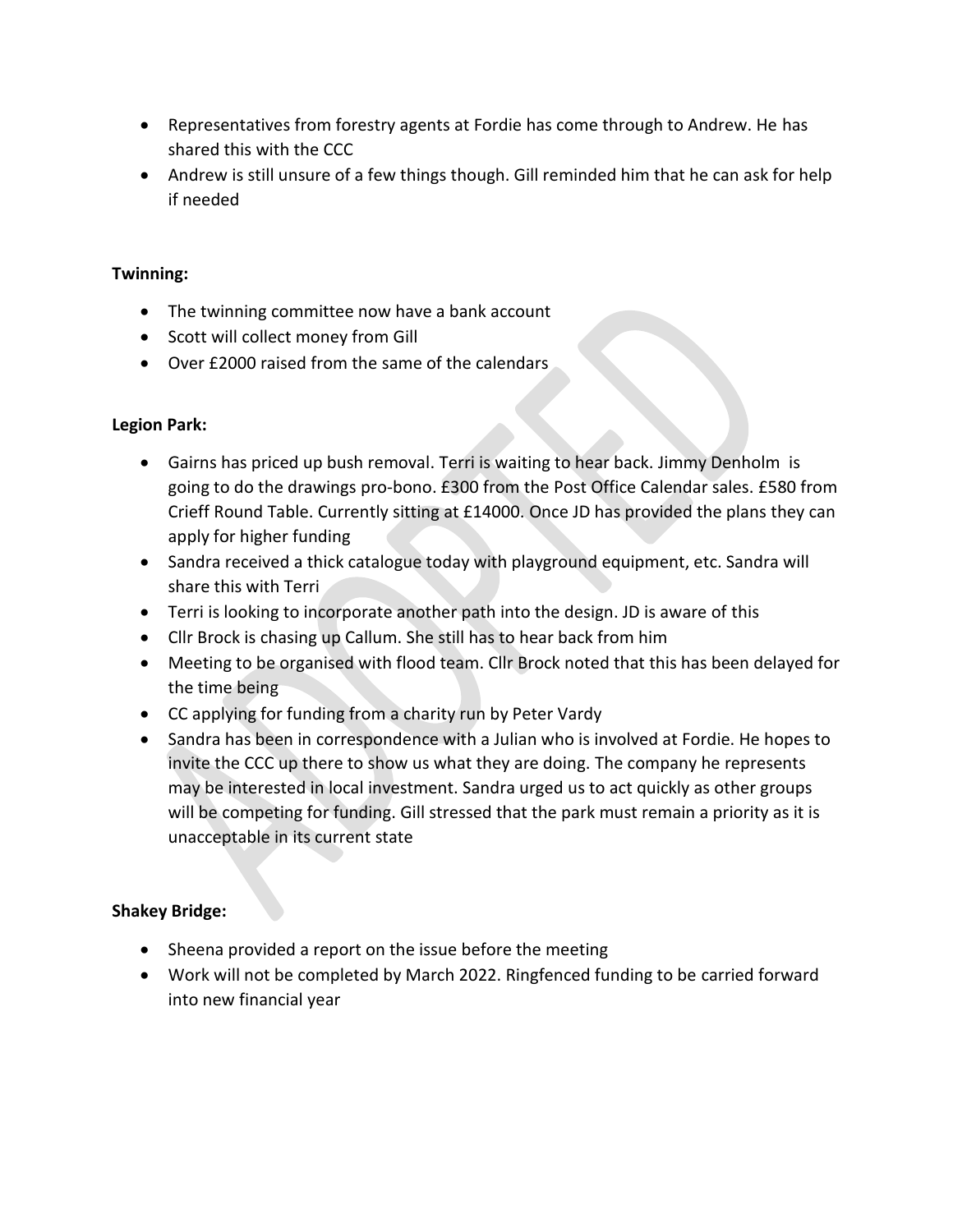## **CMRI-126 Project:**

- Updated provided by Andy Clegg (Greenspace)
- Gill to dig out some correspondence so the update can be properly minuted

### **Mental Health Awareness:**

- Gill recognises how widespread mental health is, and how Covid has exacerbated it
- Kirsty going to share documents from the funding workshop she attended. Gill has authorised them
- Kirsty has approached Alan Moffat from Comrie First Response, as they do mental health first aid. She has used his company before
- Kirsty has previously worked on mental health first aid whilst in the police. All sorts of different levels, and is a global not just a local issue
- A variety of relevant community groups can be brought into the mix such as the Men's Shed, Sheila's Shed, etc
- Many methods why which messages can be communicated. These include posters, online meetings, group meetings, etc. Kirsty is going to look to see what funding is available. Big Lottery Fund is a possibility.
- Signposting is an example of good practice
- Scott enquired if Alan Moffat holds any formal qualification in mental health. Kirsty replied, stating that Alan is working with qualified professionals to deliver training on mental health. Kirsty emphasised that we must demonstrate to funders that all options have been considered
- Scott queried that why NHS Tayside was not being approached. Kirsty has not ruled it out, but reiterated the funding point mentioned above
- Scott has reservations as to how effective online mental health services are, and Kirsty explained that she would discuss further and that no decisions on activities had been made and was for further discussion and consultation with the CC Members
- Kirsty and Scott to meet and agree on a way forward. Other members of the CCC invited to share their views

# **Library**

- Lorna Ramsay having some connection issues tonight. Gill noted that there was little to update on the library at this meeting
- The project is still progressing steadily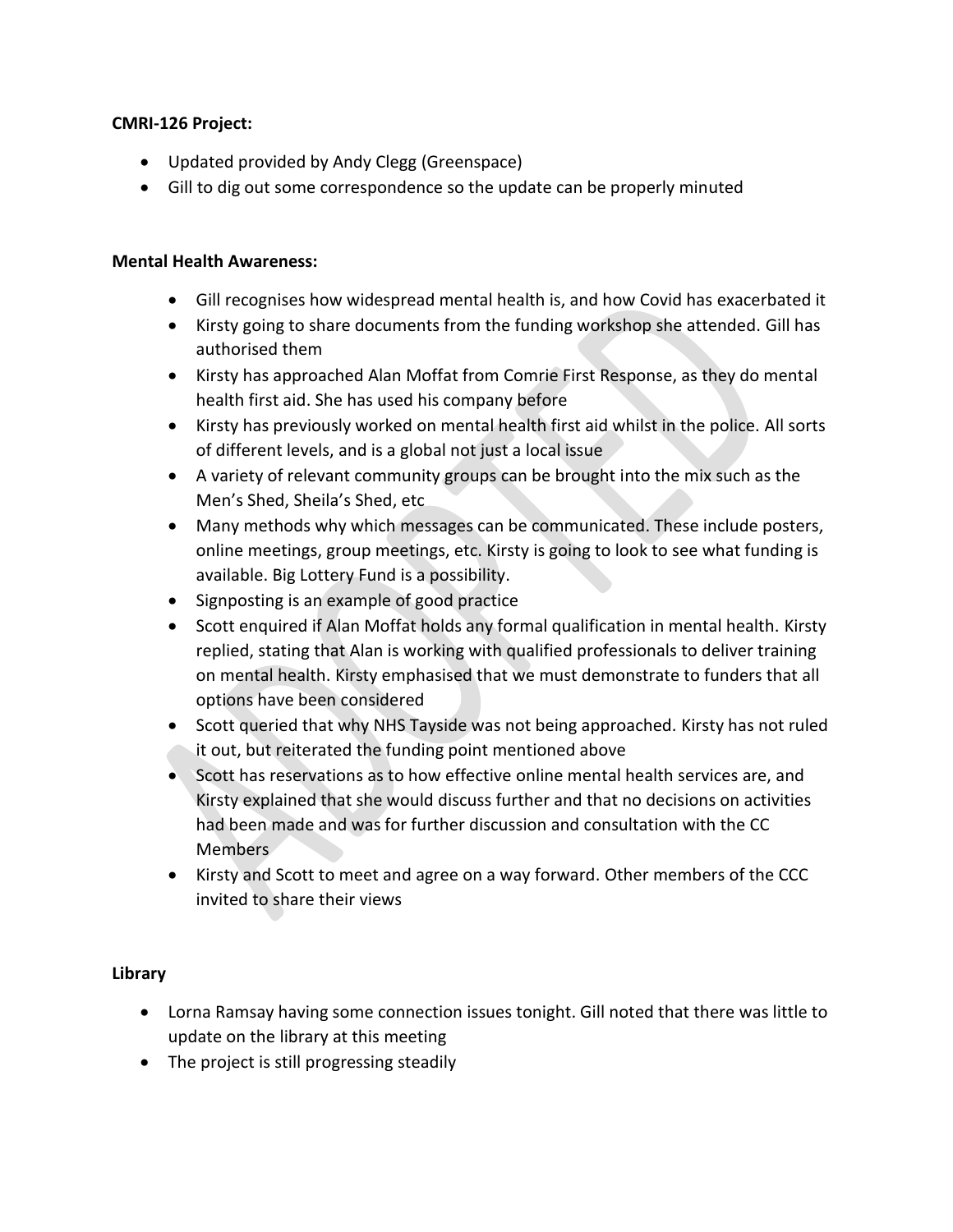#### **Website**

- Progress is being made on the website
- Sandra noted that in the next financial year we are due to review how much local businesses pay to advertise on the website. We will leave it at £25 for the time being. We can look to
- Lindsay queried if the cost of the website is a claimable expense. John Greer confirmed that it was

#### **Councillors Reports**

#### **Gillian Brock:**

- Gill has approached Greenspace about fallen trees on the Circular Walk. She offered to take it up with Greenspace but the resident has not followed this up
- Gill still in talks with Co-Op about a memorial branch for Jake Chiverton
- £1525 has been raised in Andrew Eadington's memory, including a donation of £100 from the Comrie Masons. Monies have been released to purchase the bench. The remainder can be donated to the Legion Park
- Gordon's bench £846.36 is the payment for the bench that will come out of the CC. Gill believes that this appropriate, given that he gave over 40 years of his life to the CC

#### **Cllr Rhona Brock:**

• No update from Cllr Brock tonight

#### **Lindsay Brown**

- Lindsay with the aid of Mairi Philp and Rosie Mitchell have worked through Peter McNaughton's box of photos
- Immediate focus is to get some of the information on display at the next Comrie Fortnight.
- Lindsay enquired as to who is responsible for the defibrators. Gill replied, confirming that the First Response Team maintain them. The door is hanging off one of them. Mark Bacon is going to fix it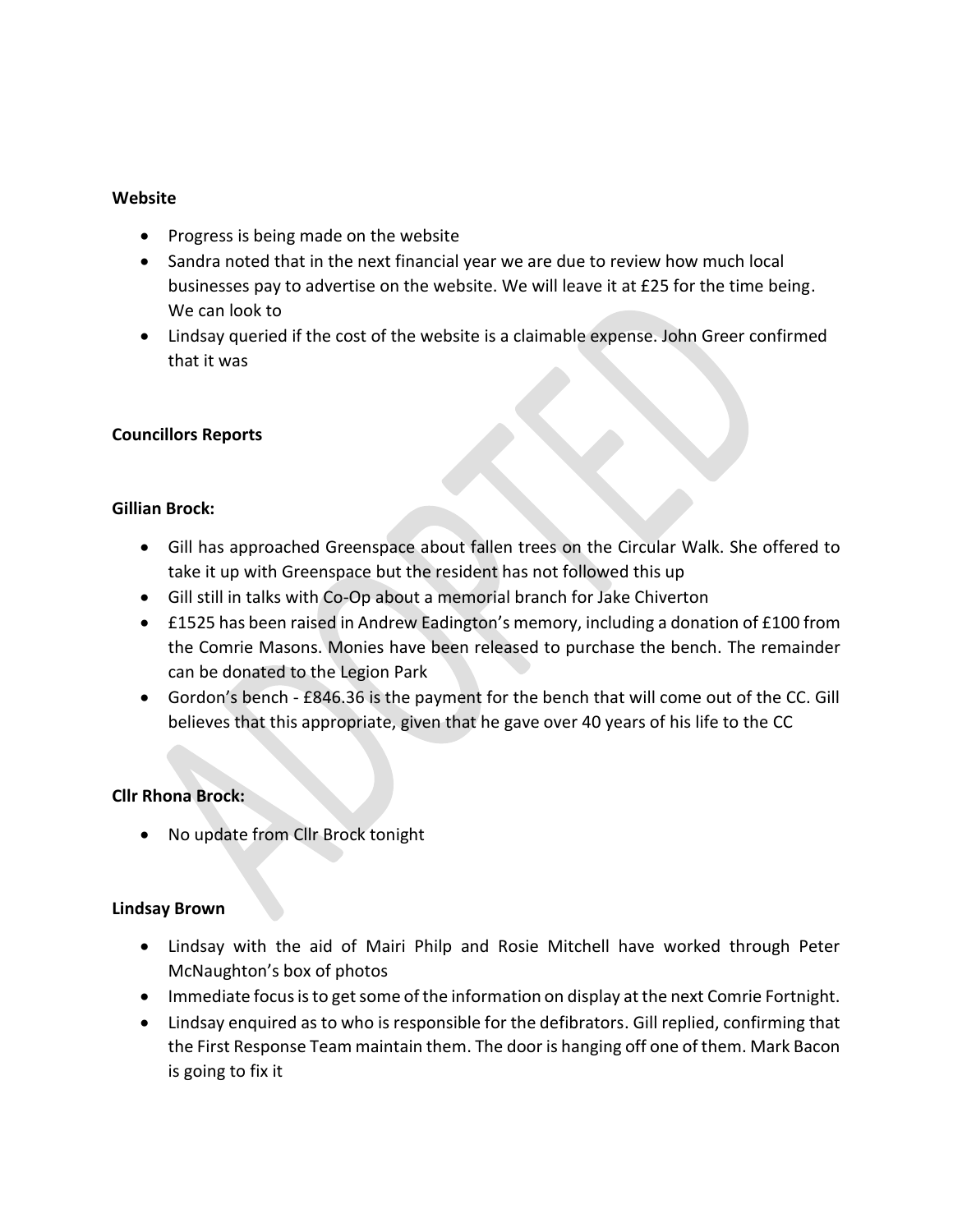• Lindsay would also like to make sure that they are working and are recorded on one the national registers. Gill to share Alan Moffat's contact details

## **Terri Bacon**

- Drainage outside school gates is poor causing large puddles which are a nuisance. Drains get clogged up with leaves, resulting in the parents trying to clear the leaves out. In addition, the puddle freezes when cold, and is an accident waiting to happen
- Both Gill and Sandra noted that the CCC has been raising this issue for years and PKC have not taken appropriate action. Gill will look into this

## **Scott Broadley**

• Neighbours still asking about the speed limits on Dundas Street. Gill will chase this up

#### **Cllr Stewart Donaldson:**

- Will provide an update on Glasdale once he has one
- Library Stewart does not know when public consultation is supposed to start
- Stewart has spoken to new public health compliance team at PKC about the local Day to Day not wearing face coverings. Owner has given all the staff masks and issued guidance. If anyone goes into that shop and finds that the staff are not wearing masks, then report it, and formal diligence can be taken. Rhona queried why she hadn't been told about this. Stewart replied, stating that the resident approached Stewart directly it was not a referral from the CCC. He will share the details with her and Roz McColl
- The name of the resident who lodged the complaint was mentioned in the meeting but has been omitted for the minutes. Andrew asked that this information be kept confidential. Gill agreed that this would be the case
- Ancaster House in Crieff is closing causing uncertainty as to where the current residents will be re-housed
- Negative press coverage about Crieff High School about allegations of harassment and bullying. Outside specialists are being brought in. Mr McClusky (former deputy head teacher) is not going to be leading the investigation
- Comrie Flood Protection Scheme. Staffing issues have delayed the project. Mark Butterworth, head of Environmental Services is going to return with an update. Stewart going to ask about community consultation
- Shakey Bridge Stewart reiterated the earlier point that work will be carried out in the next financial year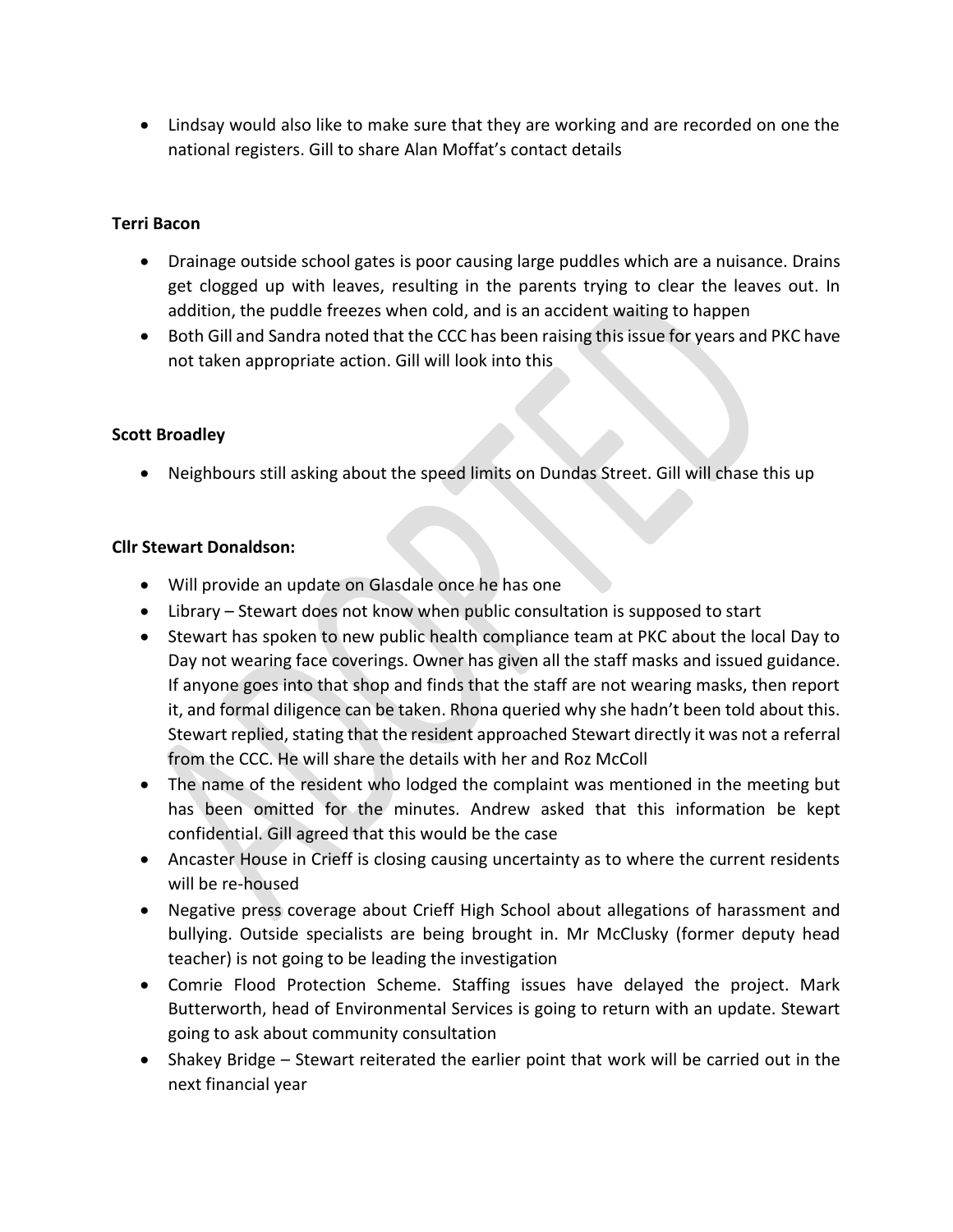• Steering group meeting on Crieff/Comrie core path. Negotiations still ongoing with landowners, though progress has been made

## **Sheena Lucas:**

• Sheena would like to give a donation in honour of Eddy Buchan who tragically took his own life earlier this month. His parents live in the village and have worked very hard for Comrie in Colour. In Sheena's absence, Gill asked the CC for their thoughts. Andrew agreed, for the (personal) reason that he knew Eddy from school, though he appreciated that others may have reservations. Kirsty, elaborated, stating that, on a general basis, suicides are extremely rare. On this occasion it is a tragic coincidence that these have happened so close together. Lindsay is happy to make a donation. John Greer does not agree, as he is concerned that we are setting a precedent. Gill proposed a small donation, Terri agreed with this. Kirsty agreed too. Sandra suggested a bouquet of flowers and a sympathy card, or perhaps a charitable donation. Gill will go back to Sheena for some further clarification on what the 'retiring' collection in Eddy's memory at his funeral means. Lyn Duke, replied, stating that retiring collection means at the end of the funeral. Gill will check where the collection is going then email out. CC agreed that this was the best way to approach this

# **John Greer**

- John reminded the CC that there is a games night with a bar in the White Church tomorrow night. This is an experiment to see how successful it is
- John is liaising with Susan (events manager) over the sale of local walks maps. John will sort out the delivery
- When the Cultybraggan self-catering accommodation opens at Easter, they wish to place a map in each place.
- They cannot pay up-front we will have to invoice them, which isn't a problem
- John suggesting that we sell them to Cultybraggan for £4 each. Lindsay added that the in the Post Office they are sold for £5.50
- Lindsay is going to Culyrbaggan tomorrow, he will try and find out some more information about their plans
- Jacelyn in the White Church still has money to give us for recent sales

# **Sandra McRitchie:**

• Sandra acknowledged that her mother in law will be pleased about the puffin crossing.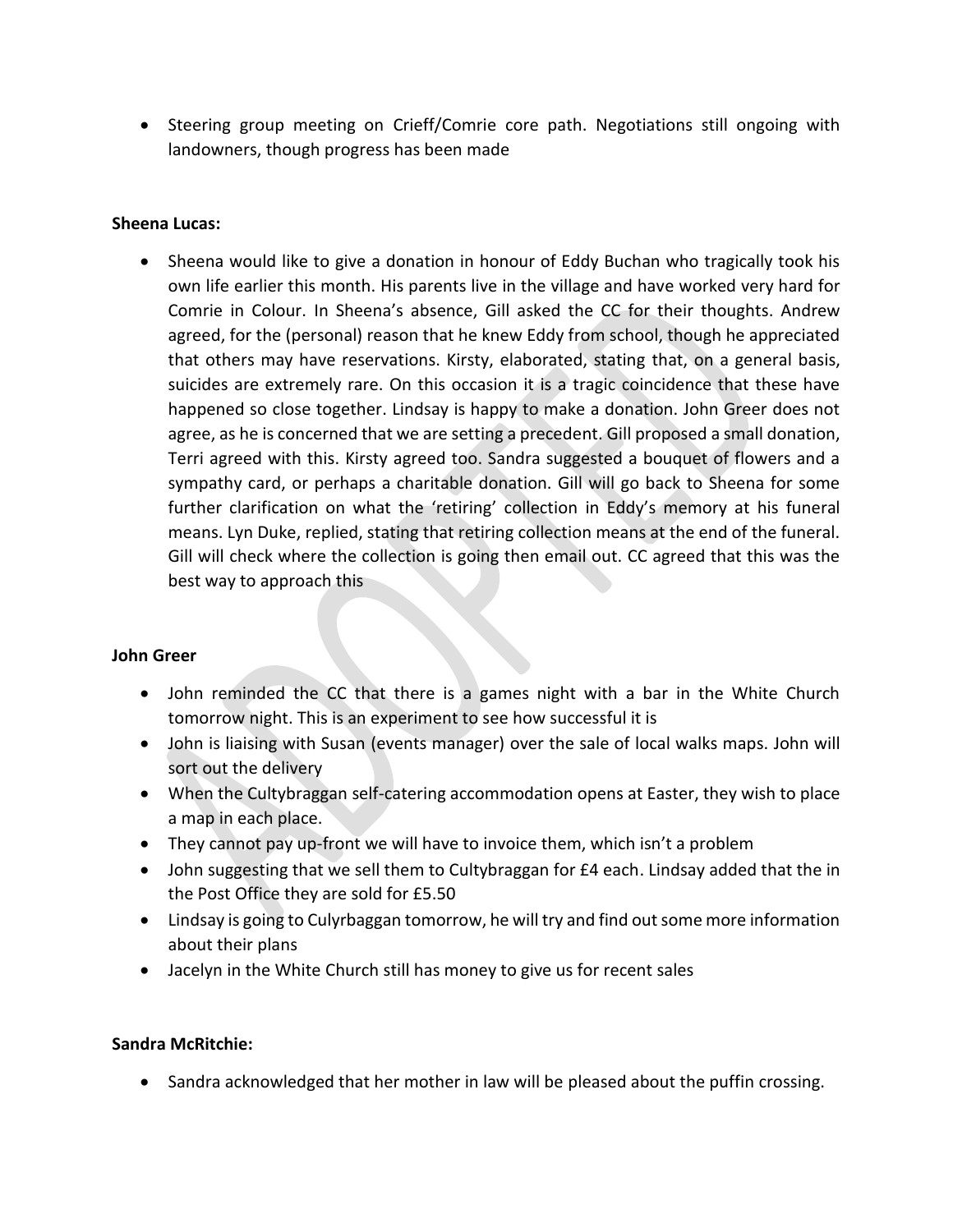• She and her neighbours in Dalginross Gardens are concerned about the quieter electric cars and the fact that residents in Dalginross with driveways are parking off the street

## **Andrew Scobie**

- Parking wardens targeting the school at collection times. Andrew's brother got a ticket today, which he is appealing
- Terri noted that the school have issued emails to parents that the wardens are out
- Gill elaborated, stating that this is not the first time this has happened
- Rhona stressed that the presence of wardens will have been spurred by complaints about safety. Kirsty echoed this
- Gill concurred that safety is important, though, those who do park inappropriately continue to get away with it. Gill will approach the roads department

## **Kirsty McKinlay Stewart:**

- Kirsty attended a very productive funding workshop delivered by PKC
- Importance of credible partnership stressed

#### **AOBD:**

• None on this occasion

#### DONM:

# **Thursday 10th March at 7pm**

#### **Action Points:**

- **1.** Gill to monitor the gritting situation
- **2.** Gill to continue talks to have speed bumps (or alternative) installed in Dundas Street
- **3.** John to continue work on changing signatories for the accounts
- **4.** Scott to collect calendar money from Gill
- **5.** Sandra to share catalogue with Terri
- **6.** Gill to share email correspondence re CMRI-126 Project
- **7.** Kirsty and Scott to correspond regarding mental health awareness. CC members invited to share their thoughts